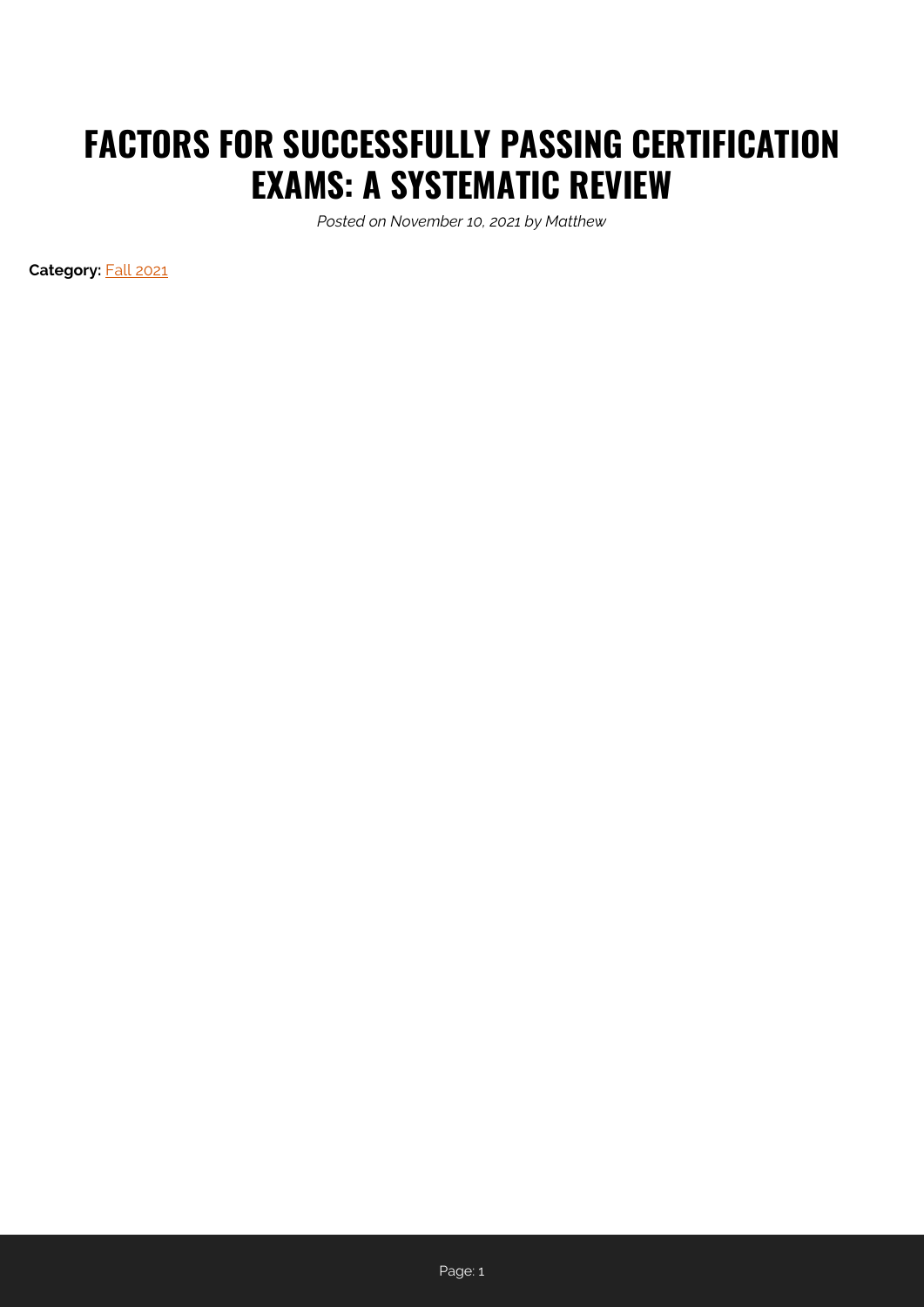Renae Spohn, PhD, MBA, RHIA, CPHI, CPHQ, FAHIMA, FNAHQ; William Schweinle III, PhD; Patti Berg-Poppe, PhD; Carole South-Winter, EdD; and David DeJong, EdD

# **Abstract**

This study explored possible success factors for health information management certification exams. Based on the American Health Information Management Association (AHIMA) website, in 2018 and 2019, only 70 percent of first-time test takers passed the Registered Health Information Administrator (RHIA) exam; 26 percent passed the Certified Health Data Analyst (CHDA) exam in 2018; and only 10 percent passed the Certified Health Data Analyst exam in 2019. A quantitative systematic review and meta-analysis offered insight into factors related to passing certification exams. Sources included existing, relevant peer-reviewed and published literature since 1990 within 87 educational and health/medicine databases and 62 other articles and journal databases available at the University of South Dakota library. Outcomes from the systematic review include illumination of factors for passing health information management, healthcare, and education certification exams. Ultimately, this new information will help improve pass rates on certification exams.

#### **Keywords**

certification exam success factors, registered health information administrator, certified health data analyst, health information management

#### **Introduction**

During the past 10 years, implementation of electronic health records (EHRs) has dramatically changed how patients experience care, how healthcare professionals document and exchange patient information, and how health information is managed and maintained. Further, challenges such as data quality, interoperability, and usability continue to provide opportunities for

improvement in healthcare work and decision-making.<sup>1-5</sup> According to Cyganek et al.,<sup>6</sup> "electronic health records should be considered as one of the most complex data objects in the information processing industry." In 2018, only 63 percent of new graduates eligible for the Registered Health Information Administrator (RHIA) entry-level exam sat for the exam and passed, and only 26 percent

of first-time test-takers passed the Certified Health Data Analyst (CHDA) exam.<sup>7,8</sup>

Considering the educational risk and cost, along with the expected workforce shortage, it is concerning that few people attempt the certification exams, and college graduates are frequently unable to pass competency exams on the first attempt. This motivated the present investigation. The following systematic review covers empirically demonstrated factors associated with successful completion of certification exams in healthcare and education professions. These hypothetical factors are consistent with literature review suggestions for further study with the goal of applying findings to study additional related health information management (HIM) certification exams in the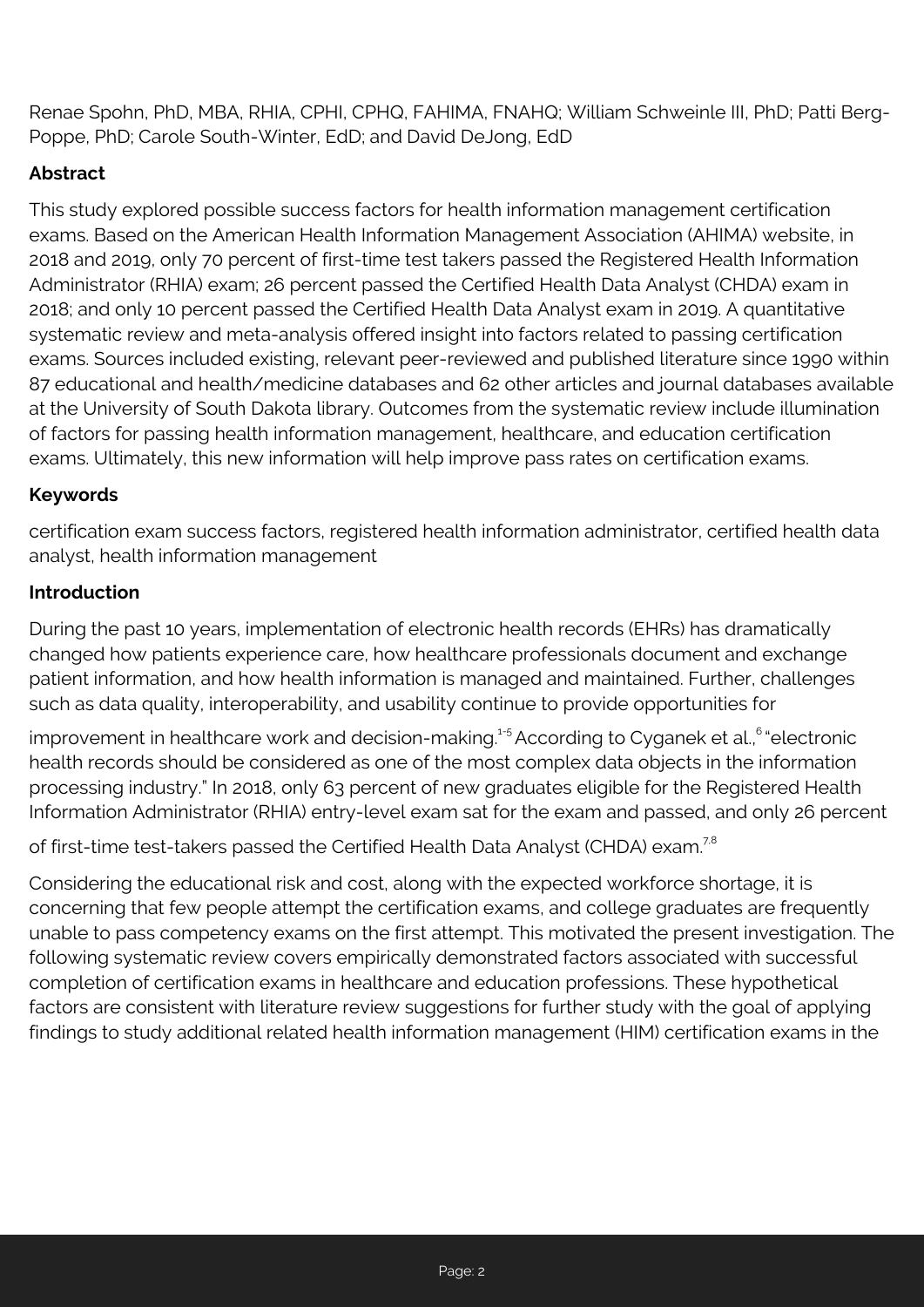future.

Certification exams are utilized to assess knowledge and proficiency in HIM after completion of

relevant education.<sup>9</sup> Many careers require certification and ongoing maintenance to ensure the currency of practitioner skills. A credential is commonly awarded to an individual who has passed a certification exam with the requirement to complete continued education on an ongoing basis. The

credential signifies valuable knowledge in the medical workplace,<sup>10</sup> and credentials are routinely held by professionals in healthcare settings.

# **Background**

Maintaining a sufficient number of well-trained workers is problematic in the healthcare information industry because professionals are expected to frequently learn new technologies and to synthesize

larger amounts of data.<sup>11</sup> Jobs are evolving as workers develop those skills in preparation for new roles, which commonly require additional credentials. Factors that predict passing scores on certification exams in the HIM profession are not well understood at present, evident by a lack of research studies.

First-time test-taker pass rates for the RHIA exam average 72.4 percent for the five-year period of

2014-2018,12,13 with pass rates ranging between 69 percent and 75.8 percent (**[Table 1](https://perspectives.ahima.org/wp-content/uploads/2021/11/Cert-Exams_Table-1.pdf)**). The same time period shows an average pass rate of 48.4 percent for the CHDA exam with a pass rate range of 26

percent to 61.2 percent (**[Table 2](https://perspectives.ahima.org/wp-content/uploads/2021/11/Cert-Exams_Table-2.pdf)**).<sup>14,15</sup> In 2018, first-time test-taker pass rates for the RHIA and CHDA

certification exams are 71 percent and 26 percent, respectively.<sup>16,17</sup> In 2018, 63 percent of new graduates eligible for the RHIA entry-level exam attempted and passed the exam, 71 percent of 1,129 first-time test-takers passed the exam, and only 26 percent of first-time test-takers passed the

CHDA exam.<sup>18,19</sup> Students, professionals, and faculty may benefit by understanding factors that improve pass rates on the exams and possibly addressing any concerns. The study described will identify and synthesize current, relevant theoretical and empirical research to answer what factors predict passing healthcare and education certification exams have thus far been identified.

## **Literature Review**

This section includes an exploration of published literature regarding success factors for completion of HIM, healthcare, and education professional certification exams. The University of South Dakota (USD) Library was utilized to access results from education, healthcare/medicine, and ProQuest databases. Keywords used for searches were "certification," "exam," and "success factors." Existing knowledge of theoretical models, frameworks, and success factors related to student and educational programs were identified in the literature in addition to critical gaps.

The theoretical model informing this study included the Community of Inquiry (COI) model (**[Figure 1](https://perspectives.ahima.org/wp-content/uploads/2021/11/Cert-Exams_Figure-1.pdf)**),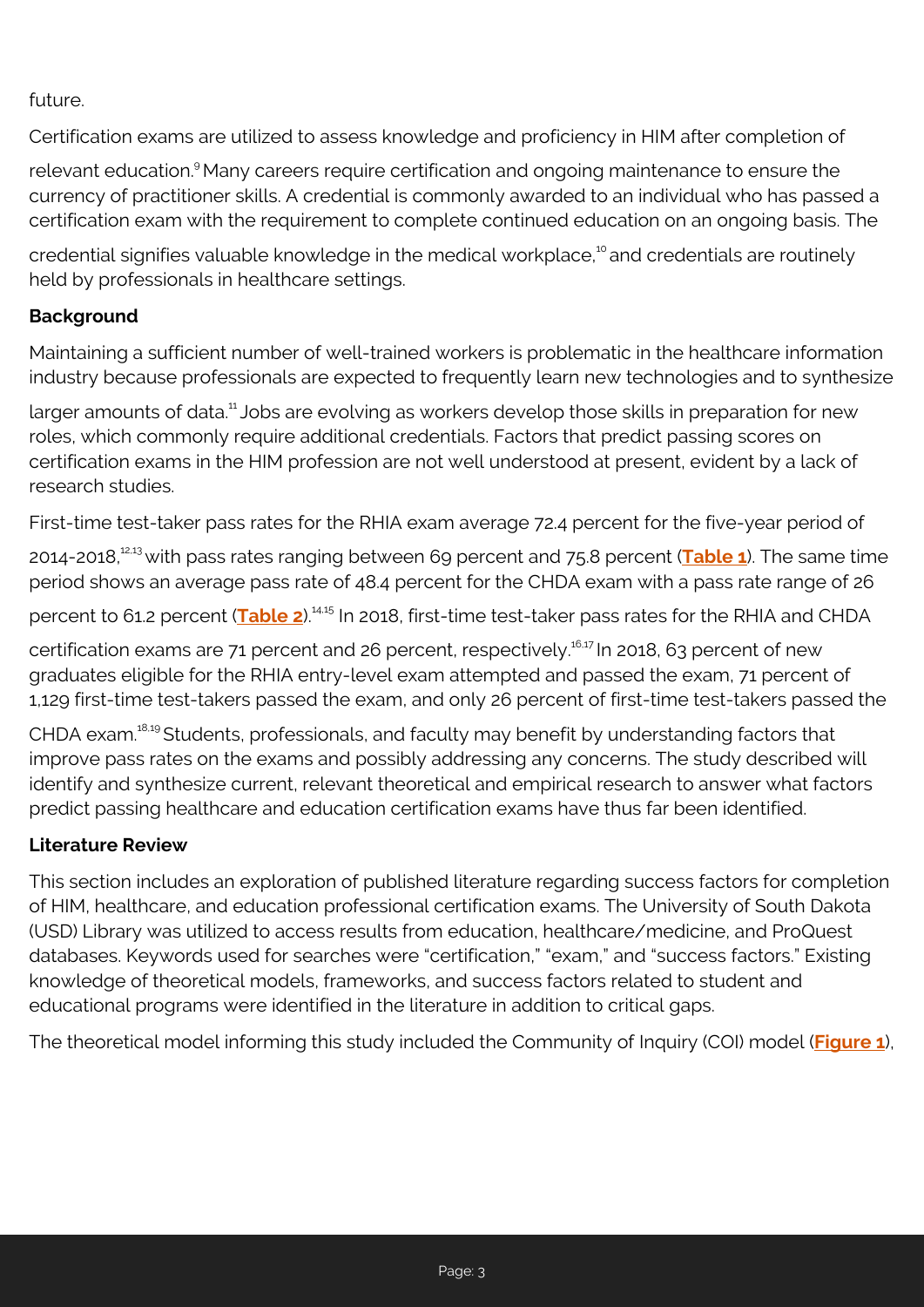in which students, faculty, and content intersect to reflect the conceptual space defining the highest

level of educational experience.<sup>20</sup> Certificate exam scores indicated student levels of learning on the topics being assessed. The next section will discuss important HIM certification exam predictors of success described in literature.

Dolezel and McLeod<sup>21</sup> found that a students' cumulative grade point average (GPA), HIM course grades, and online course delivery predicted success in passing the RHIA credentialing exam. More than 80 percent of online students passed the certification exam on the first attempt, compared to

less than 60 percent of campus-based students. McNeill and Brockmeier<sup>22</sup> predicted passing using several educational program features, including total program expenditures; student-to-faculty ratio; faculty degrees earned; teaching experience; course didactic, laboratory, and professional practice hours; comprehensive examination requirement; and student mean cumulative college GPA on admission. However, the authors included only two years of data and reported no statistically significant relationships between each hypothetical predictor and the pass rate. Condon and

Barefield<sup>23</sup> found that a post-baccalaureate certificate program is an alternate method to address the workforce shortage.

Key insights on barriers to passing the Registered Health Information Technology (RHIT)

credentialing exam provided insight that may be applied to the RHIA credentialing exam. Ellis<sup>24</sup> found that a lack of confidence in test-taking and knowledge of exam content may play a part in

eligible students not attempting certification exams. Farroll<sup>25</sup> noted that grit and deliberate practice play significant parts in predicting which students persevered on credentialing exams. Preparation for certification exams included repeated experience of completing comprehensive exams using several types of exam prep tools, as well as other factors noted in literature from other related healthcare and education professions.

The RHIT exam is similar in the type and format of the RHIA exam. With the integration of technology and considering that credentialing exams are online, a prototype for a mobile application to better

prepare students was developed.<sup>26</sup> However, no studies of student results utilizing the mobile application appear to have been reported. There were only a few related, completed studies specific to the RHIA exam, and none are identified for the CHDA credentialing exams. The Commission on Accreditation for Health Informatics and Information Management Education (CAHIIM) requires educational program directors to monitor and report student success rates and pass rates on the corresponding credentialing exams as a part of the CAHIIM accreditation process. In 2018, 63 percent of new graduates eligible for the RHIA entry-level exam attempted and passed, 71 percent of first-time test-takers passed, and only 26 percent of first-time test-takers passed the

 $CHDA$  exam  $^{27,28}$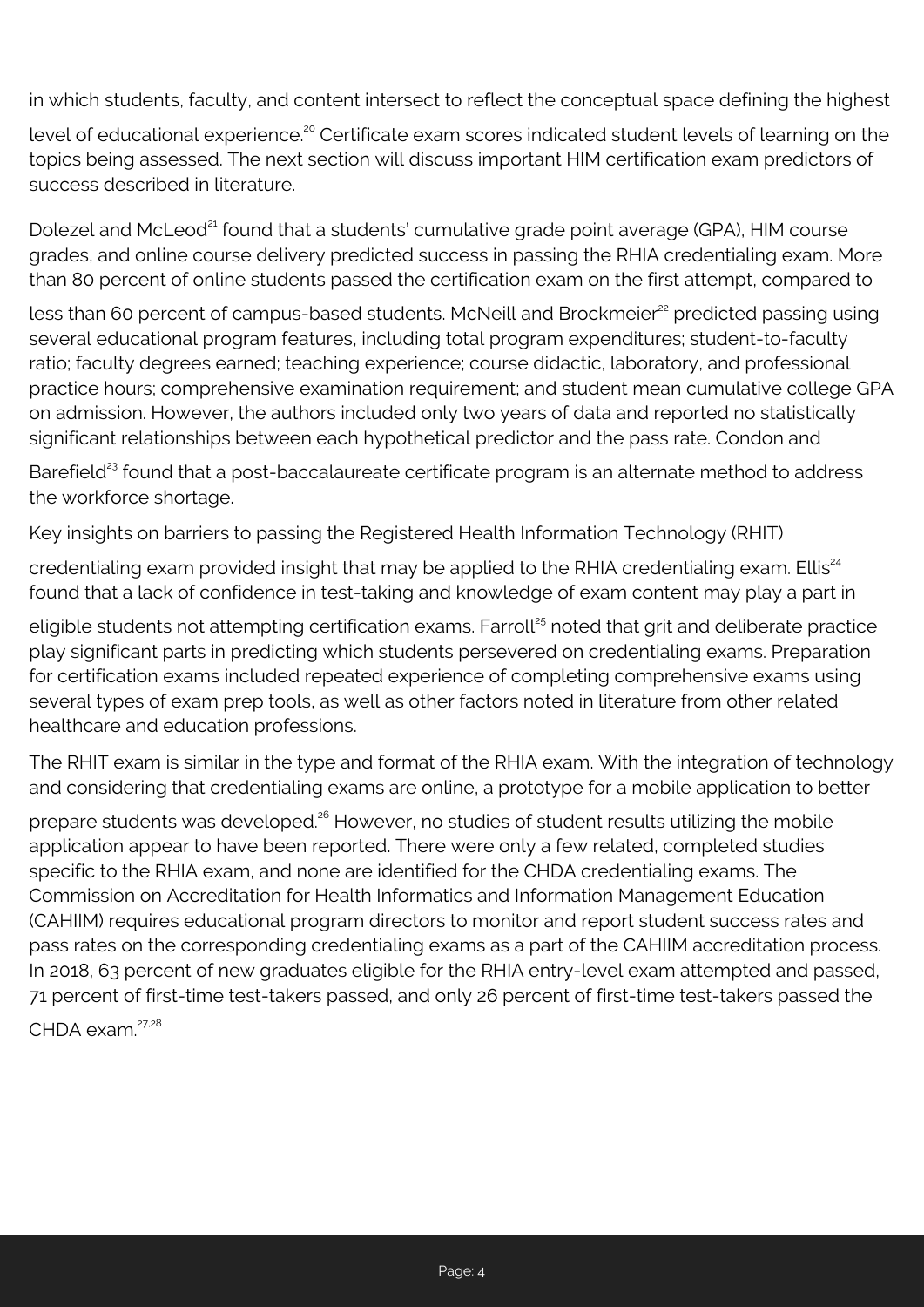Noblin, Walden, and Safia<sup>29</sup> reported mixed results, as only half of the examinees passed the RHIA exam after waiting an average of seven months between the completion of a prep course and taking the exam. The prep course workshops were sponsored by the American Health Information Management Association (AHIMA) and were offered four different times throughout the study.

Interestingly, Noblin, Walden, and Safiar<sup>30</sup> reported that some of the test-takers passing the exam

had earned at least one additional credential prior to passing the RHIA exam. McNeill<sup>31</sup> reported that students graduating from associate degree HIM programs with a comprehensive exam at the end of coursework were more likely to pass the certification exam.

Other healthcare and education certification examination literature provided insight about additional variables that could be studied to determine application to the HIM profession. Highlights from the studies are described below in the following order: medical licensing/residency program; physical therapy assistant; nurse anesthetist; athletic trainer; registered nursing; internal medicine; medical technologists; prosthetics; nursing wound, ostomy and continence certification; paramedic; and National Asthma Education Certification Board. Findings from the medical licensing/residency program studies are presented below.

According to Gohara, Shapiro, Jacob, Khuder, Gandy, Metting, and Kleshinski,<sup>32</sup> and Gullo, McCarthy,

Shapiro, and Miller,<sup>33</sup> performance on required medical school courses predicted success on medical licensing exams better than pre-admission models using the Medical College Admission Test (MCAT). It is critical to understand factors that help students on first-time exam attempts, such as practice exams or other high-stakes exams, informed by an extensive review of literature. The inservice examination was used by most residency programs as a measure of progress during

residency training. Bedno, Soltis, Mancuso, Burnett, and Mallon<sup>34</sup> found that "the in-service examination was a way to assess the program and resident likelihood of success on the board certification exam" (p. 641). There was a moderate correlation with student performance on the inservice exam and performance on the board certification exam. Student GPAs also were important factors, with a significant correlation to passing the certification exam. Adding to the body of

research, Schmitz and Bailey<sup>35</sup> recommend a larger study to validate findings that in-training periodic exams predict certification results. Insights from the physical therapy assistant literature are highlighted next, followed by the Certified Registered Nurse Anesthetist (CRNA) exam and the Certified Athletic Trainer exam findings.

Completion of prior high-stakes exams improved the licensure exam scores. Findings were consistent with the National Physical Therapy Exam for Physical Therapist Assistants, where Schengel<sup>36</sup> found correlations between grades received in anatomy, physiology, and overall GPA with the score received on the national exam. Hoversten<sup>37</sup> tested four variables to predict success on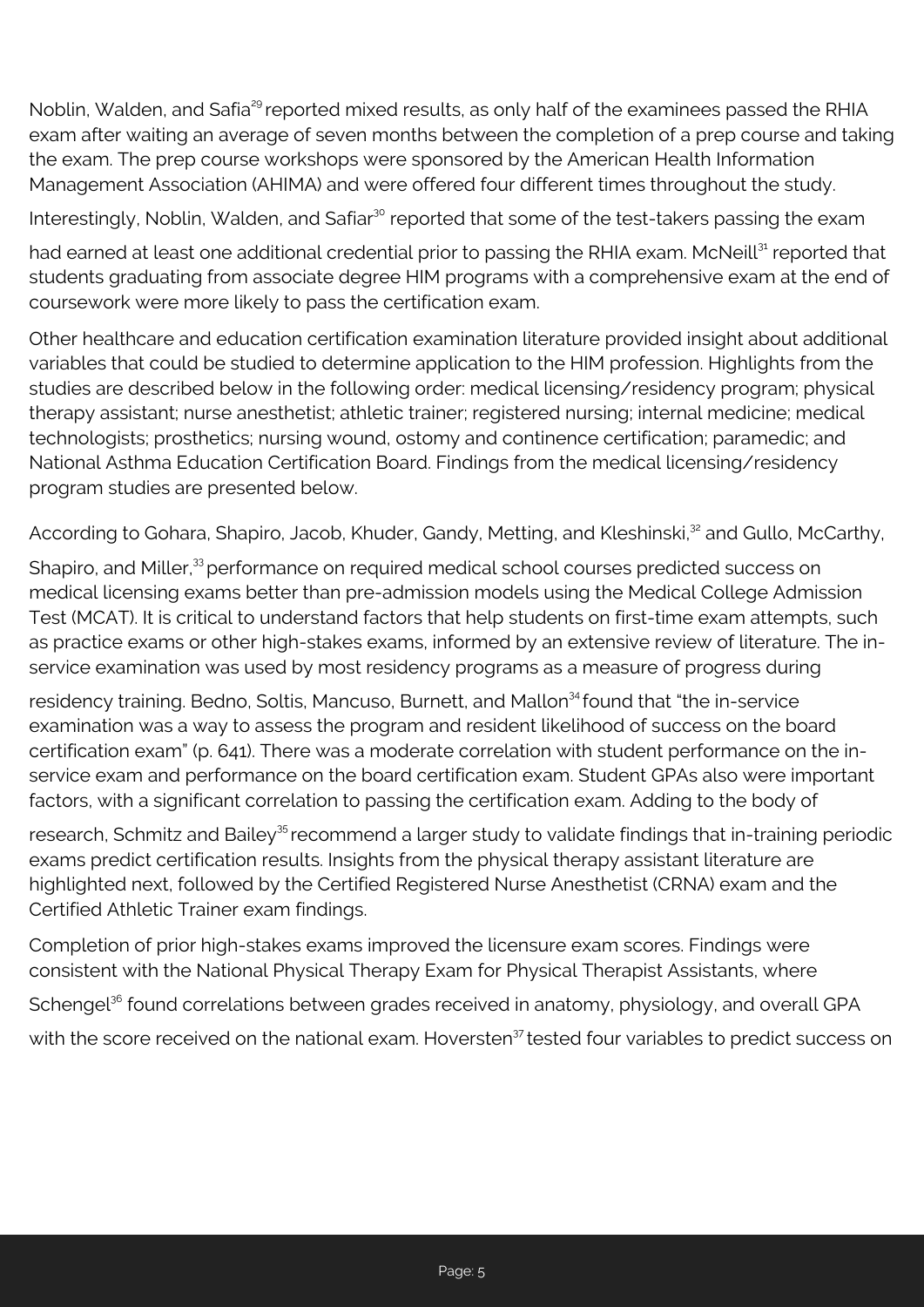the CRNA exam. Only age predicted passing scores reliably, showing that the younger the student, the higher the score on the first attempt of the exam. Other variables that failed to predict success on the certification exam included the setting for prior work experience and the number years of

experience working in critical care. According to Bruce,<sup>38</sup> variables that predicted success on the Certified Athletic Trainer exam included GPA, GRE performance, and completion of a calculus course. Other predictors studied by Bruce included the following: undergraduate GPA; percentile rank on GRE verbal, quantitative, and analytic writing scores; Biderman's formula; the Basic Carnegie Classification; undergraduate institutional type setting (private or public); the academic profile of undergraduate institutions; whether the student completed higher level science, math, and advanced athletic training coursework during undergraduate education; and the student residency

class. One very strong predictor of success identified by Bruce<sup>39</sup> was Biderman's Formula Score, which incorporated the GPA and GRE scores. Individual predictors, including the GPA, GRE performance, and students taking an undergraduate calculus class, were positive indicators for successfully passing the certification exams. According to Krieger, Thomas, Banaszak, and

Schlabach,<sup>40</sup> a student's cumulative athletic training program GPA and self-efficacy were strong positive predictors of success on the credentialing exam for athletic trainers. The cognitive development variable did not show correlation with passing the exam. The test anxiety variable showed an inverse relationship, making test anxiety important for further study. In a later study,

Frashah and Blomquist<sup>41</sup> found self-efficacy as a strong predictor of success on project management certification exams. Registered Nursing certification exam and results from the American Board of Internal Medicine certification exam literature are described below.

Beeman and Waterhouse<sup>42</sup> successfully identified variables that predicted passing the National Certification Licensure Examination for Registered Nurses. Seven significant predictors were identified, including the number of grades of C+ or lower in nursing foundation, theory, and

application courses. Atsawarungruangkit<sup>43</sup> studied pass rates for the American Board of Internal Medicine certification exam using 69 residency program factors. This exam is high stakes and is only offered once a year, so being prepared to take the exam is important. The characteristics of residency programs studied were specific to a residency program, and most do not merit inclusion specifically for comparison. The characteristics that may be beneficial to the present comparisons included program size and type, percentage of full time female faculty, faculty ratio to students, percentage of females, weekly number of hours worked, average hours per week of lectures, formal mentoring program availability, formal program in place to foster teamwork, continuous quality improvement training, additional training beyond the accreditation required length, student evaluation system, and having a process in place to assess graduation rates and performance scores. One region reported statistically significantly higher pass rates than the others. However, the program location variable was discarded because no data other than pass rates were reported.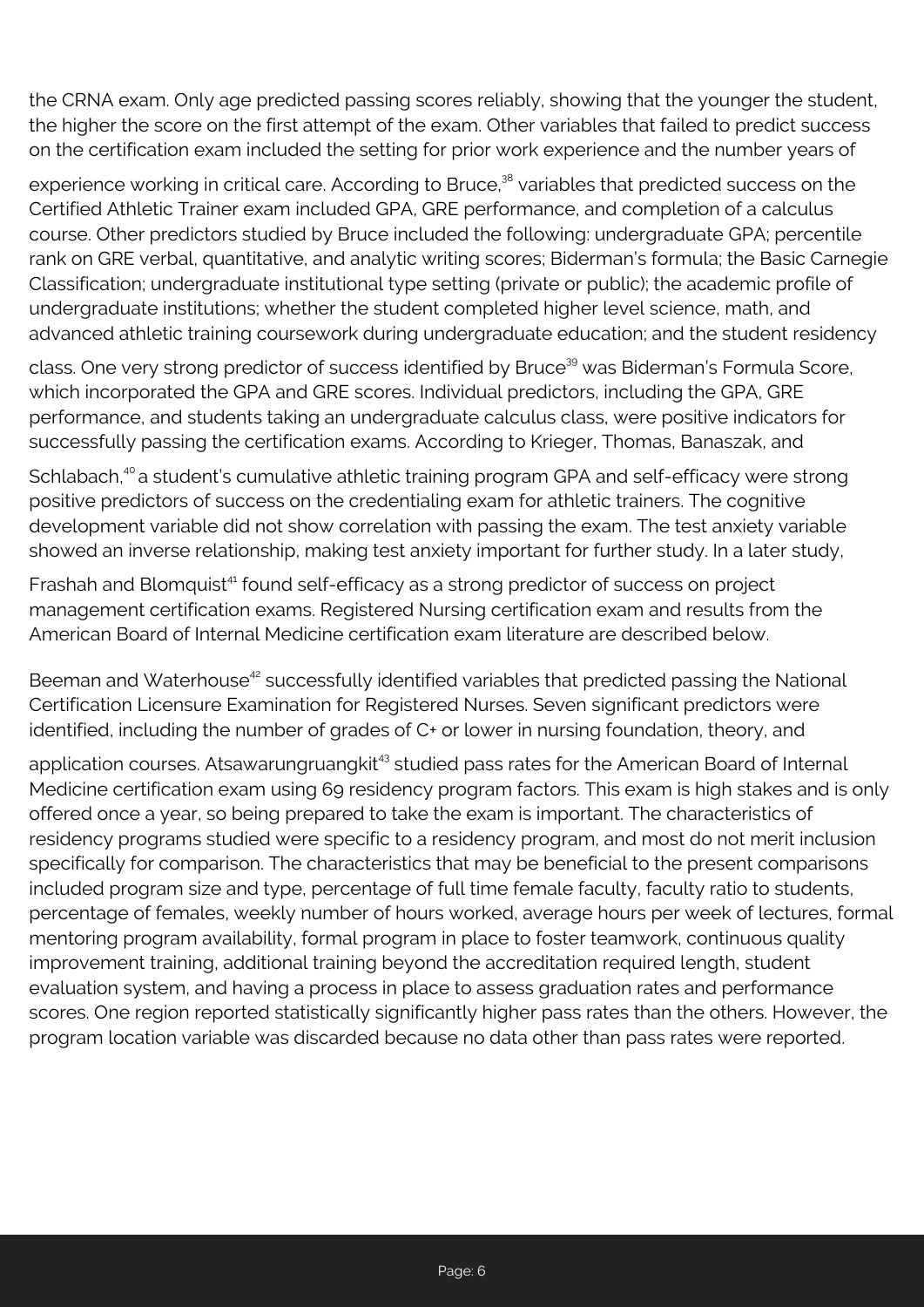Three additional significant predictors were the faculty-to-student ratio, availability of a mentoring program, and competitiveness among students. The significance of GPAs in the medical technologist exam and significant results in prosthetic certification exams are described next.

Predictors for passing the MT(ASCP) Board of Registry Examination and the CLS (NCA) examination

for medical technologists were the final GPA and the program comprehensive exam score.<sup>44</sup> Miro sought to determine if relationships existed between the ABC prosthetics certification pass or fail rates and seven variables, including written multiple-choice exams, written simulation exams, clinical patient management exams, gender, Carnegie ranking of the educational institution, and use of an extending credential. Credential extension occurs if the certified orthotist credential was

obtained and the prosthetist (CP) credential was added to the professional credentials.<sup>45</sup> Credential extension was the only variable in the study that was significantly associated with passing the ABC prosthetics certification. The nursing wound, ostomy, and continence certification exam variables of GPA, four course scores, three self-assessment scores, and a comprehensive exam score were

studied by Beitz<sup>46</sup> and found to be consistent with other certification exams for which the entry-level GPA and grades in coursework is the highest predictor for successfully passing the certification exam. One successful method found in online environments for exam prep was having virtual,

facilitated study groups.<sup>47</sup> Erickson<sup>48</sup> identified an important point: Students struggled to pass certification exams if there are changes in requirements and course material that fail to cover the content of the new requirements on a timely basis. With the importance of high-quality content comes the discussion on the importance of assessing the quality of program faculty.

The National Asthma Educator Certification Board Inc. (NAECB) evaluated the professional competence of asthma educators and may be a useful model to benchmark in the future when

assessing improvement in pass rates in the HIM profession.<sup>49</sup> Shaw, Gordon, Howard, Maldonado-

Daniels, McClain, and Pehrsson<sup>50</sup> evaluated differences between respiratory therapy education programs with the best and worst outcomes in order to identify factors to predict success on certification exams. Weak program outcomes were found to indicate a misalignment of curriculum requirements with exam content. Using the COI model, program requirements for curriculum content should be aligned with exam testing content, and faculty are competent to teach the required content. Theoretically speaking, the COI model requires that students be fully engaged in learning the content. The paramedic certification exam study and one additional study note the importance of optimal preparation of students for certification exams.

For the paramedic certification exam, Fernandez, Studnek, and Cone<sup>51</sup> found that programs at least 1.6 years long better prepared students to pass the certification exam. Jenkins, Greene, Moore, and

Putnam<sup>52</sup> identified a correlation between student scores on the mock exam and national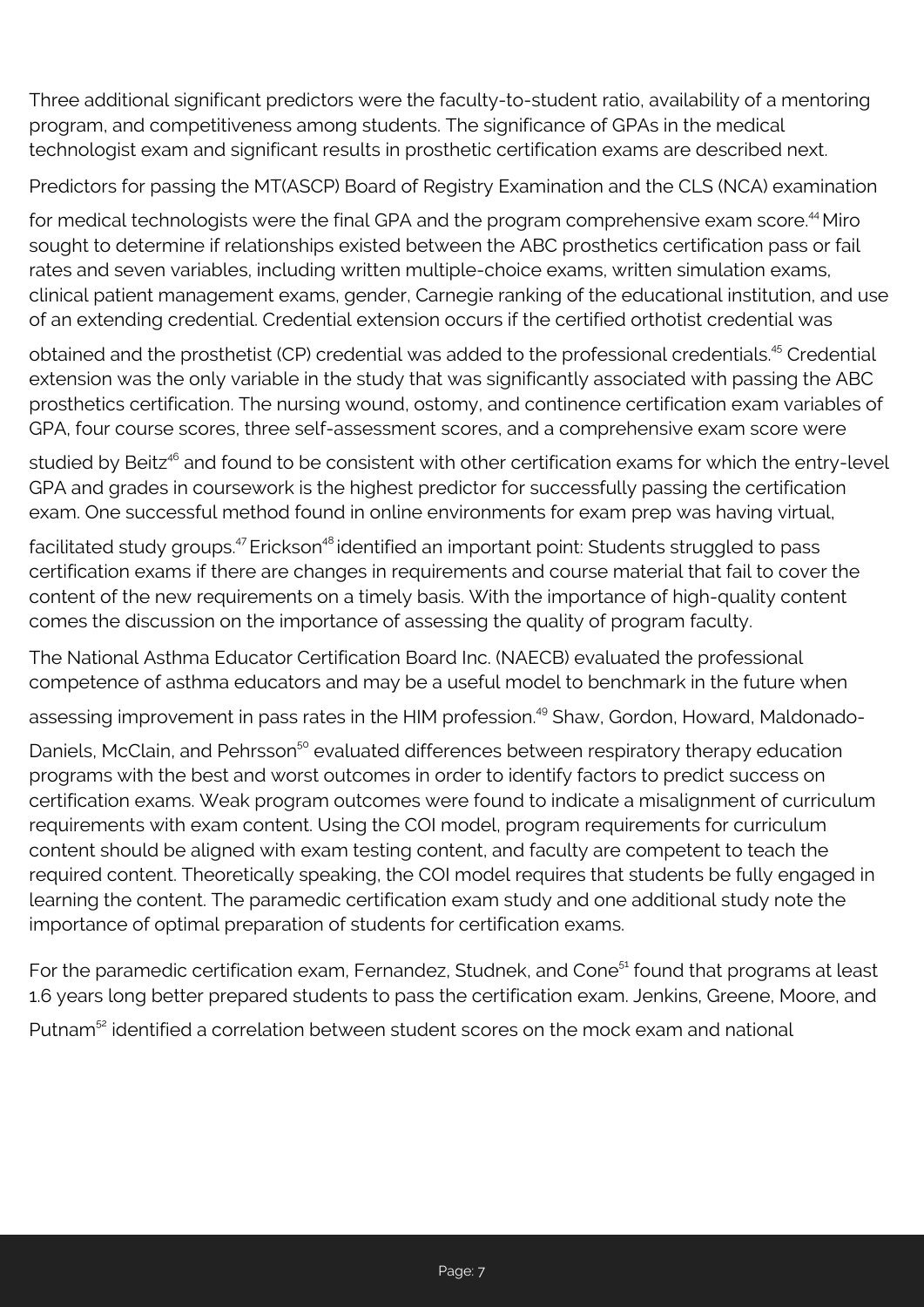certification exam at one university in the Southern United States. Because of a negative correlation of the time gap between taking the mock and certification exam, students were encouraged to attempt certification exams soon after completing coursework and the mock exams. All students may not have the opportunity to complete a mock exam prior to taking the certification exam.

This literature review provided valuable information about factors related to passing HIM and related health and education credentialing exams. GPA commonly predicted success on summative

certification exams for several disciplines,<sup>53-62</sup> In addition, other important factors have been tested for related healthcare certifications. Review of HIM literature results were similar to other discipline credentialing exam success factors for the RHIA exam, but the list is much smaller and included the following student factors: cumulative GPA and HIM course grades. Education program factors for success were online course delivery and use of mock exams. Based on comparisons of healthcare factors for success and HIM factors that have been tested, several variables have not been tested for predicting success on the RHIA and CHDA credentialing exams being studied.

# **Methodology**

A multi-step systematic review process was used to identify empirical and theoretical studies in peer-reviewed publications. Prior to searching the literature, a strategy and methods protocol for the review was created to increase the validity and merit of the research process, to reduce the risk of bias, to promote completion of a systematic process, and to improve the reliability and usefulness of

the review by others.<sup>63</sup>The key objective was to conduct a comprehensive search of literature to identify sources that contained success factors for passing certification exams that might be generalized to HIM certification exam pass rates. Qualitative peer-reviewed literature that contained evidence-based education or health care certification exam success factors were included. The initial search of literature included key education and health/medicine databases: Education Research Complete, the Education Resources Information Center (ERIC), MAS Ultra School Edition, PsychINFO, SocINDEX, CINAHL Complete, Health Source, Medline, PubMed Central, and SAGE Journals. ProQuest theses or dissertations were also included, as well as hand-searched HIM peerreviewed professional journals and internet publications. A meta-analysis quantitative approach was used. Quantitative research designs using logistic regression to identify factors that predict passing a certification exam were used in many of the studies referenced here. Results were synthesized in a detailed matrix that identified gaps in the literature.

## **Data Collection**

A comprehensive search strategy was used. This systematic process searched key words including credential exam success factors within subject headings of education and health/medicine. Literature not related to health care or education disciplines, not available in English, published prior to 1990, or duplicates were excluded. Initially, the title for each item was screened for relevance, and non-relevant articles were excluded from further review. Next, the abstracts were briefly reviewed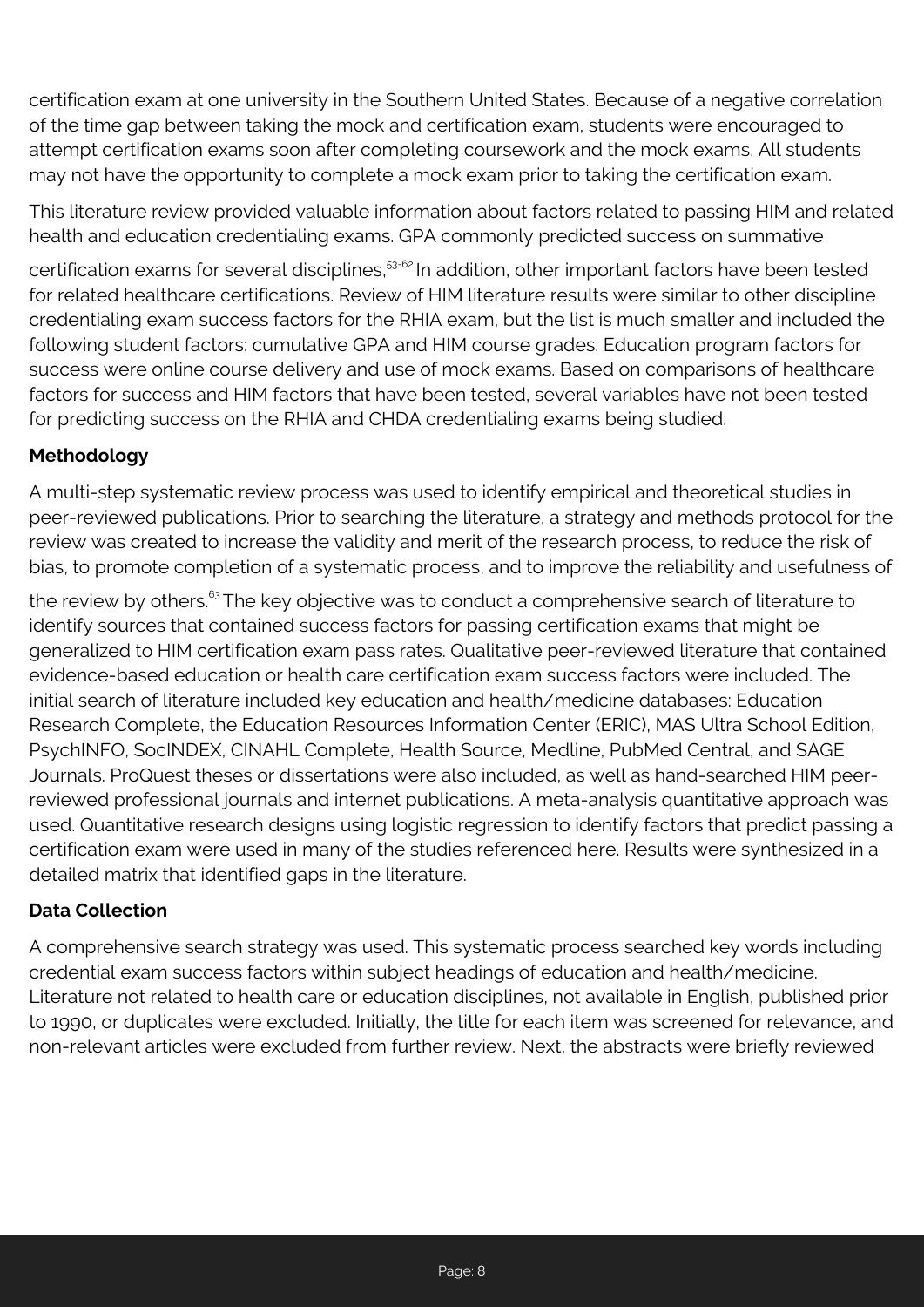to assess whether each study addressed the factors for success on a certification exam. Articles not meeting criteria were excluded from further review without being tracked further. A flowchart of the selection process was created utilizing the PRISMA flowchart method (**[Figure 2](https://perspectives.ahima.org/wp-content/uploads/2021/11/Cert-Exams_Figure-2.pdf)**) to enable process replication.<sup>64,65</sup>

Abstracts that aligned with study intent were entered into a matrix<sup>66</sup> with a chronological number assigned to each item. The matrix contained the article number, citation, abstract, positive or negative factors identified, certification exam category, and ranking for each item. The ranking of 1 indicated the item aligns well with this review, while items with designations of 2 or 3 were not utilized here. Finally, the matrix was sorted using the ranking column. Items with a ranking of 1 were utilized to create a detailed matrix. Columns in the detailed matrix included the author-assigned article number, discipline or profession, positive variables, negative variables, certification exam, and categorization of entry-level or advanced practice exam type for data analysis.

# **Data Analysis**

After separating the 42 articles included for review into categories by discipline, a listing was compiled of positive and negative statistically significant findings. Each variable was then further categorized into student or program level variables.

#### **Results**

The listing below contains student-level (**[Table 3](https://perspectives.ahima.org/wp-content/uploads/2021/11/Cert-Exams_Table-3.pdf)**) and program-level (**[Table 4](https://perspectives.ahima.org/wp-content/uploads/2021/11/Cert-Exams_Table-4.pdf)**) variables that have been found to predict passing credentialing exams in several other healthcare professions, related most commonly to clinician credentials. Student factors for passing certification exams included: admission GPA, cumulative GPA, overall GPA, course grades, completion of preparatory courses, age, grit, deliberately practicing, participating in a mentoring program, and GRE performance. The following education program factors have been recognized as strongly associated with certification success: online program delivery; periodic testing; mock or comprehensive exams; availability of preparatory courses; availability of formal student mentoring programs; and credential extension.

Many studies have been completed by healthcare and education disciplines to identify factors for improving pass rates on high-stakes certification exams. The studies focus primarily on students, faculty, or program variables that result in identification of an almost equal number of negative and positive factors for success. The HIM profession has few published studies found during the literature review to inform strategies for increasing pass rates. The HIM profession publishes practice briefs created from HIM professional consensus in addition to research articles. Advancement of the profession is dependent on developing a larger quantity of researchers contributing to growth of the HIM body of knowledge and development of professionals willing to undertake education to acquire new skill sets to meet evolving workforce needs. The timing for development of doctoral degrees in the HIM profession is both optimal and critical to success.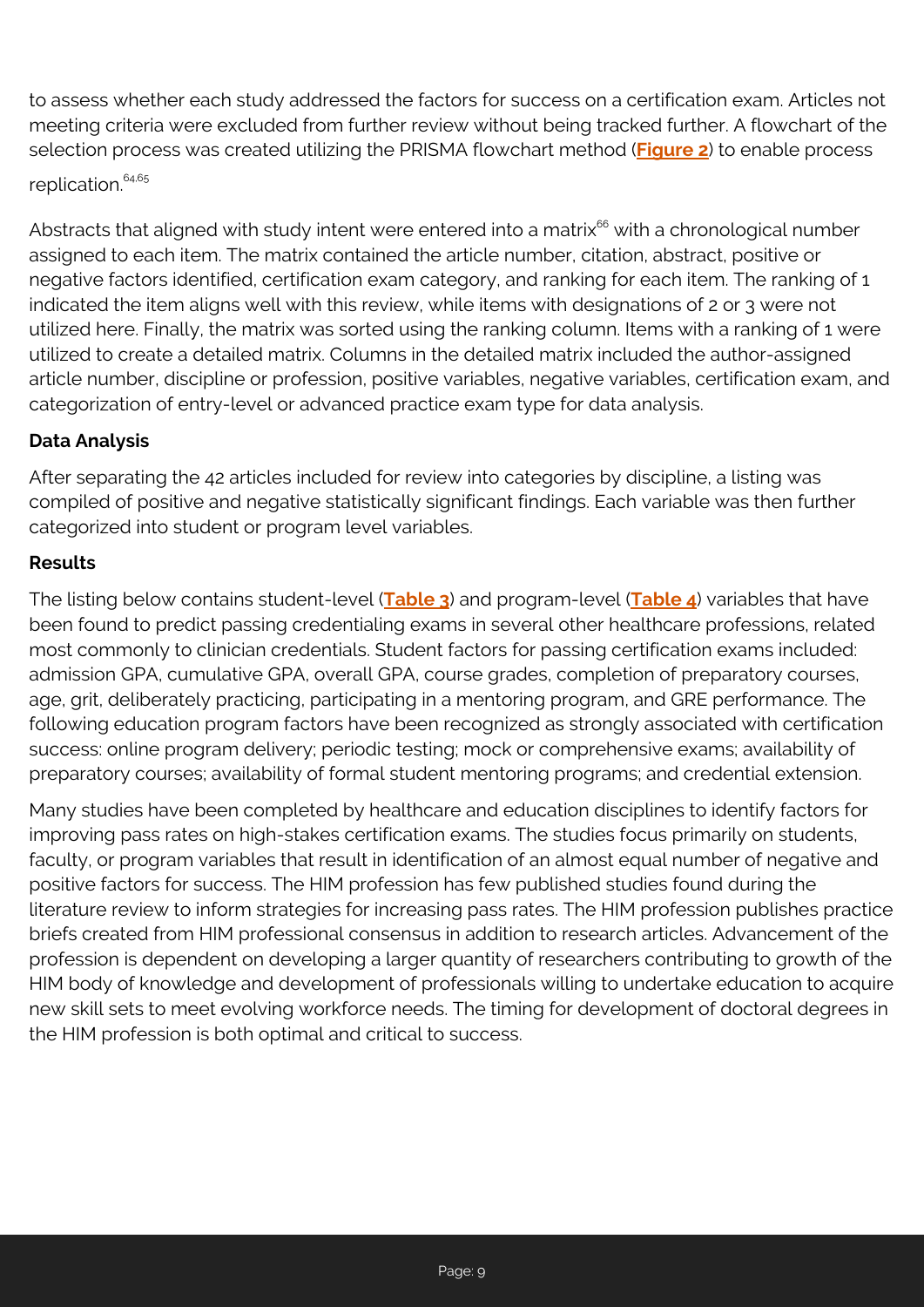This systematic review provides other healthcare and education professional disciplines an opportunity to review results from several disciplines holistically. This study identifies factors for further study and suggestions for strategies for improving certification pass rates. This study is informed by several studies; few are systematic reviews.

The Health Information Management Education Conceptual Framework<sup>67</sup> was identified during the systematic review screening process. The framework describes four components for achieving success on the RHIA certification exam, including curriculum, students, faculty, and resources.

This study identifies several important factors for successfully passing certification exams that have not been studied in the HIM field. HIM professional study results indicate positive relationships between student cumulative GPA, overall GPA, online course delivery, and completion of a mock

exam with passing the RHIA exam.<sup>68, 69</sup> The Prosthetic Association<sup>70,71</sup> and National Asthma Education<sup>72</sup> studies show positive results for having a prior credential. The RHIA study that follows will analyze whether having a prior credential in HIM is a positive factor for helping students to successfully pass the exam.

Future research should explore the gaps in the HIM literature that indicate potential for empirical investigation, including periodic testing; comprehensive exam scores; completion of prep courses; impact of failing one key major course; and student variables, including grit, age, credentialing extension, participation in formal mentoring programs, and the impact of test anxiety.

Research showing the number of academic programs utilizing a mock exam or prep course, supporting materials, and correlation with corresponding pass rates could inform strategies for all academic programs in HIM. Students in the academic setting are allowed to ask for American with Disabilities Act (ADA) accommodations for additional test-taking time, etc., to better support student needs. Students that need the additional time or breaks may not be asking for the needed accommodation when sitting for the credentialing exam, even though the testing organization does allow testing accommodations. A study evaluating the student awareness and use of ADA accommodations would better inform academic programs' need for better informing students of the availability of ADA accommodations during the exam.

The use of annual year-end exams could be utilized and studied to determine if student content retention increases and impacts passing HIM credentialing exams or levels of test anxiety. Another important student support mechanism in the academic setting is the advisor. The advisor is an influential formal mentor while the student is taking classes, but that level of one-on-one mentorship may decline after a student graduates. Assessing how and whether students remain in contact with the academic program after graduation may be vitally important in the student's decision about when and whether to take the certification exam.

Suggested future research opportunities include the following listing: student skills and comfort with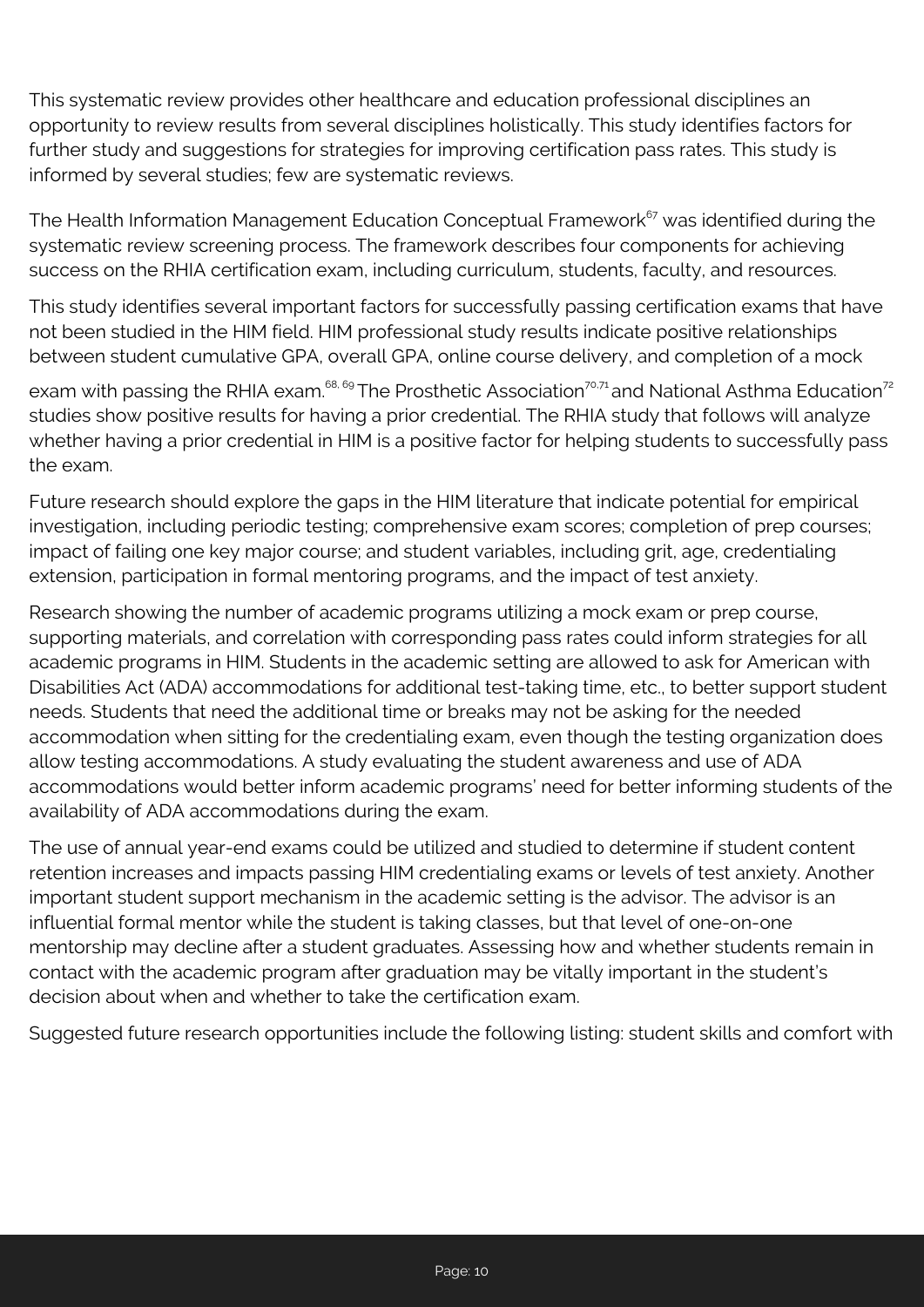computers; financial impact of earning the credential versus not passing the exam; demographic and academic variables; comprehensive exams; effect of prior healthcare or related work experience; effect of having other certifications, such as the RHIT; time students wait to take the exam after graduation; longitudinal study to measure perceptions and validation of the profession; number of professional practice hours; perceived value of learning using asynchronous discussion posts; impact of working in HIM-related function while attending school; demands on full-time faculty other than teaching; pre-admission standards; analysis of performance on individual questions on the credentialing exam to assess alignment with workforce needs and curriculum requirements; comparison between RHIT and RHIA program resources, faculty, and curriculum; analysis of decline in RHIA first-attempt numbers; meaningful analysis and comparisons between more variables; motivation for testing (i.e., job requirement); exam preparation methods; overall high school GPA; student perception of competency; assessment instruments used by programs to measure student learning; and mobile applications for test preparation.

With the vast amount of knowledge gained from other healthcare and education studies, it would be timely to re-evaluate pass rates for students attending school part-time that extend program completion time to understand the time period pertinent content can reasonably be retained without sacrificing passing the exam. The combination of online delivery methodology and part-time student status should be studied to assess additional factors at play in passing certification exams (i.e., student engagement). Evaluating the types of professionals undertaking certification exams and the corresponding highest level of academic education, credentials held, years of experience in the field, and jobs they perform would provide insight into first-time test-takers. Thus, the present study can begin to fill gaps in literature related to successfully passing HIM, healthcare, and education certification exams.

## **Limitations**

This study is limited to identifying success factors for passing certification exams in healthcare and education using peer-reviewed publications available through 87 education and health/medicine databases and 62 other articles and journals available through the University of South Dakota Libraries and published between 1990 and the present. There may be additional success factors that have been identified by other professions. Future strategies may include using a broader base of professions in the systematic review to identify additional success factors. Results of the systematic review can only be generalized to healthcare and education-related professions that utilize certification exams.

#### **Author Biographies**

*Renae Spohn, PhD, MBA, RHIA, CPHI, CPHQ, FAHIMA, FNAHQ, is the director of HIM programs and coordinator of the MSHIIM Program at Dakota State University.*

*William Schweinle III, PhD, is a biostatistician professor at the University of South Dakota.*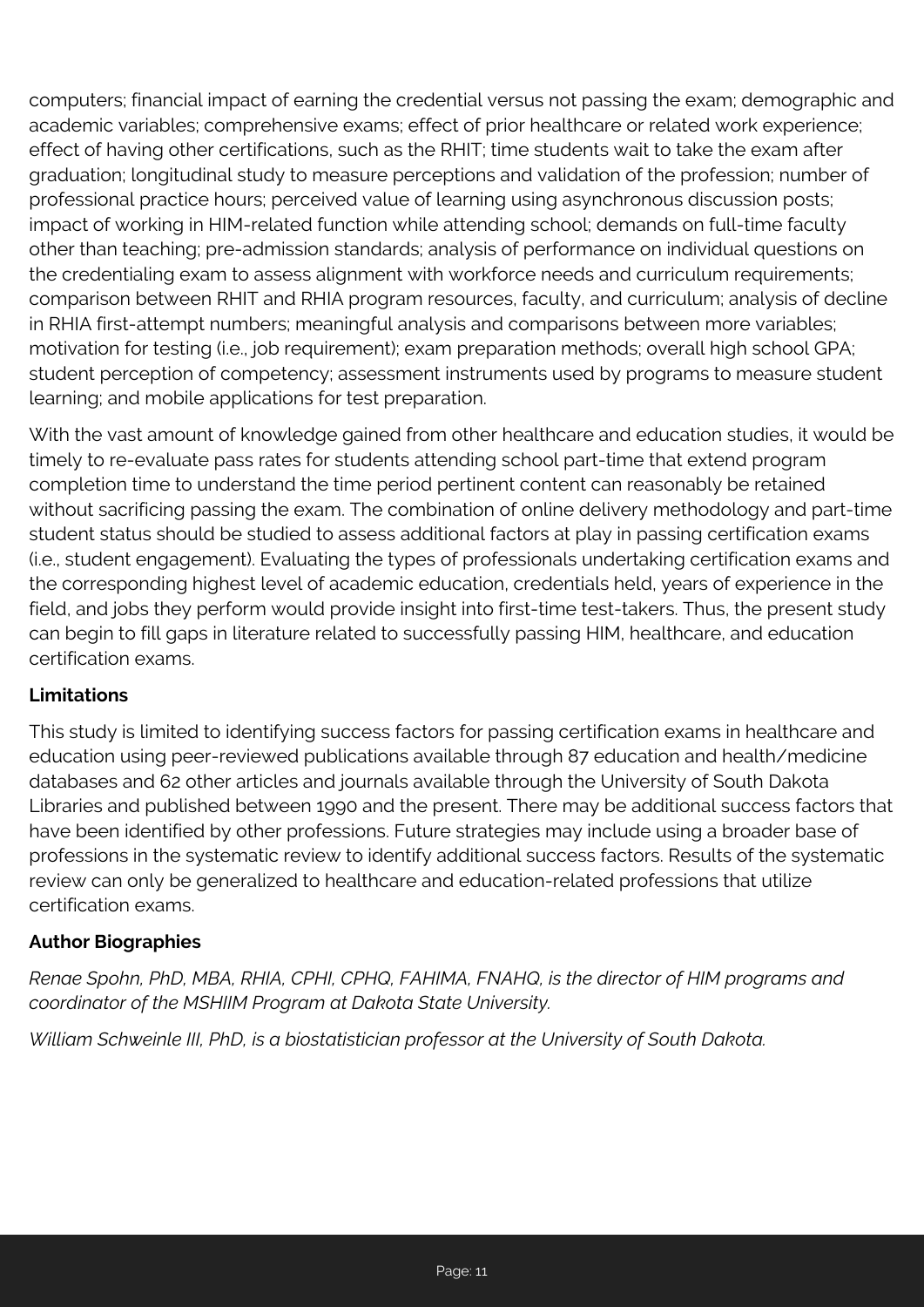*Patti Berg-Poppe, PhD, is a chair and physical therapy professor at the University of South Dakota.*

*Carole South-Winter, EdD, is an assistant professor at the University of South Dakota.*

*David DeJong, EdD, is the division chair of educational leadership at the University of South Dakota.*

#### **Notes**

1. Gardner, Rebekah L., Emily Cooper, Jacqueline Haskell, Daniel A. Harris, Sara Poplau, Philip J. Kroth, and Mark Linzer. "Physician stress and burnout: the impact of health information technology." *Journal of the American Medical Informatics Association* 26, no. 2 (2019): 106-114.

2. Liu, Caihua, Amir Talaei-Khoei, Didar Zowghi, and Jay Daniel. "Data completeness in healthcare: a literature survey." *Pacific Asia Journal of the Association for Information Systems* 9, no. 2 (2017): 5.

3. Lowry, Svetlana Z., David Brick, Michael C. Gibbons, Paul Latkany, Svetlana Z. Lowry, Emily S. Patteron, Sandra Spickard Prettyman, Mala Ramaiah, Debora Simmons, and Sheryl Taylor. *Technical evaluation, testing, and validation of the usability of electronic health records: empirically based use cases for validating safety-enhanced usability and guidelines for standardization*. US Department of Commerce, National Institute of Standards and Technology, 2015.

4. Orlova, A. "Addressing Data, Information, and Record Quality Challenges Through Standards." *Journal of AHIMA* 87, no. 10 (2016): 64.

5. Ratwani, Raj M., Erica Savage, Amy Will, Ryan Arnold, Saif Khairat, Kristen Miller, Rollin J. Fairbanks, Michael Hodgkins, and A. Zachary Hettinger. "A usability and safety analysis of electronic health records: a multi-center study." *Journal of the American Medical Informatics Association* 25, no. 9 (2018): 1197-1201.

6. Cyganek, Bogusław, Manuel Graña, Bartosz Krawczyk, Andrzej Kasprzak, Piotr Porwik, Krzysztof Walkowiak, and Michał Woźniak. "A survey of big data issues in electronic health record analysis." *Applied Artificial Intelligence* 30, no. 6 (2016): 497-520.

7. AHIMA. RHIA® Certification. Chicago: AHIMA, 2019. Accessed July 31, 2019. <http://www.ahima.org/certification/RHIA>.

8. AHIMA. CHDA® Certification. Chicago: AHIMA, 2019. Accessed July 31, 2019. <http://www.ahima.org/certification/CHDA>.

9. Ibid.

10. Ellis, Renita P. "Perceived value of certification and the Registered Health Information Technician credentialing examination." PhD diss., Capella University, 2015.

11. Schwab, Klaus, and R. Samans. "The future of jobs report 2018." In *World Economic Forum, Geneva*. 2018.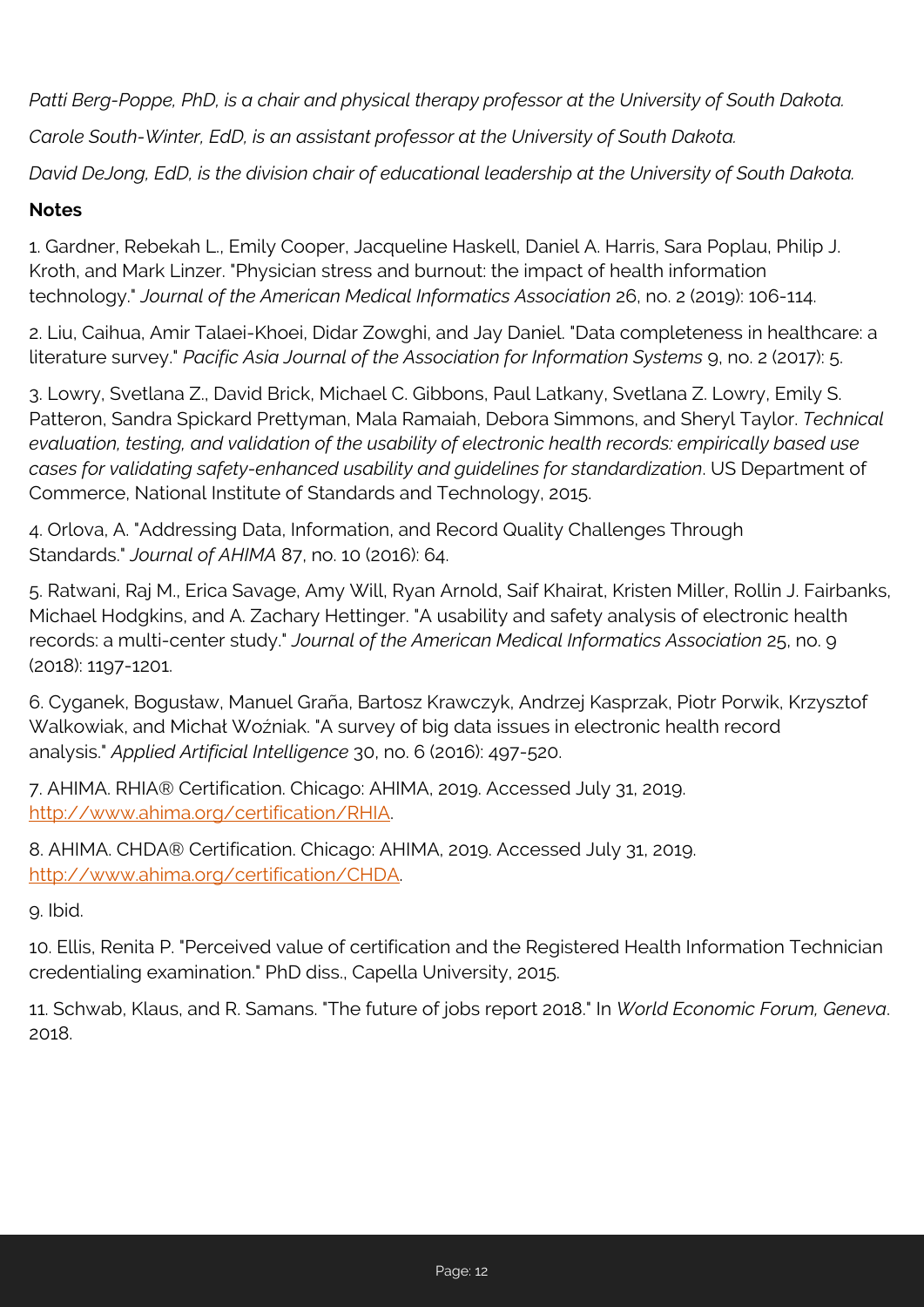12. AHIMA. *Certification Exam Activity Pass Rates 2013-2015*. Chicago: AHIMA, 2016. Accessed April 20, 2016.<http://www.ahima.org/certification/cchiim>.

13. AHIMA. *Certification Exam Activity Pass Rat*es *2016-2018*. Chicago: AHIMA, 2019. Accessed July 15, 2019. http://www.ahima.org/certification/cchiim.

14. Ibid.

15. Ibid.

16. Ibid.

17. Ibid.

18. Ibid.

19. Ibid.

20. Garrison, D. Randy, Terry Anderson, and Walter Archer. "Critical inquiry in a text-based environment: Computer conferencing in higher education." *The internet and higher education* 2, no. 2-3 (1999): 87-105.

21. Dolezel, Diane, and Alexander McLeod. "The Odds of Success: Predicting Registered Health Information Administrator Exam Success." *Perspectives in Health Information Management* 14, no. Winter (2017).

22. McNeill, Marjorie H., and Lantry L. Brockmeier. "Relationships between academic program variables and success on the registered health information administrator certification examination." *Perspectives in Health Information Management/AHIMA, American Health Information Management Association* 2 (2005).

23. Condon, Jim, and Amanda Barefield. "Assessment of success on the RHIA certification examination: a comparison of baccalaureate program graduates and postbaccalaureate certificate program graduates." *Perspectives in health information management/AHIMA, American Health Information Management Association* 9, no. Fall (2012).

24. Ibid.

25. Farroll, Jennifer C. "Grit, deliberate practice, and athletic training education: Factors that determine board of certification exam success." PhD diss., Union University, 2016.

26. Smith, Martin J. "Developing a Prototype for an RHIT Exam Preparation Tool." PhD diss., The College of St. Scholastica, 2012.

27. Ibid.

28. Ibid.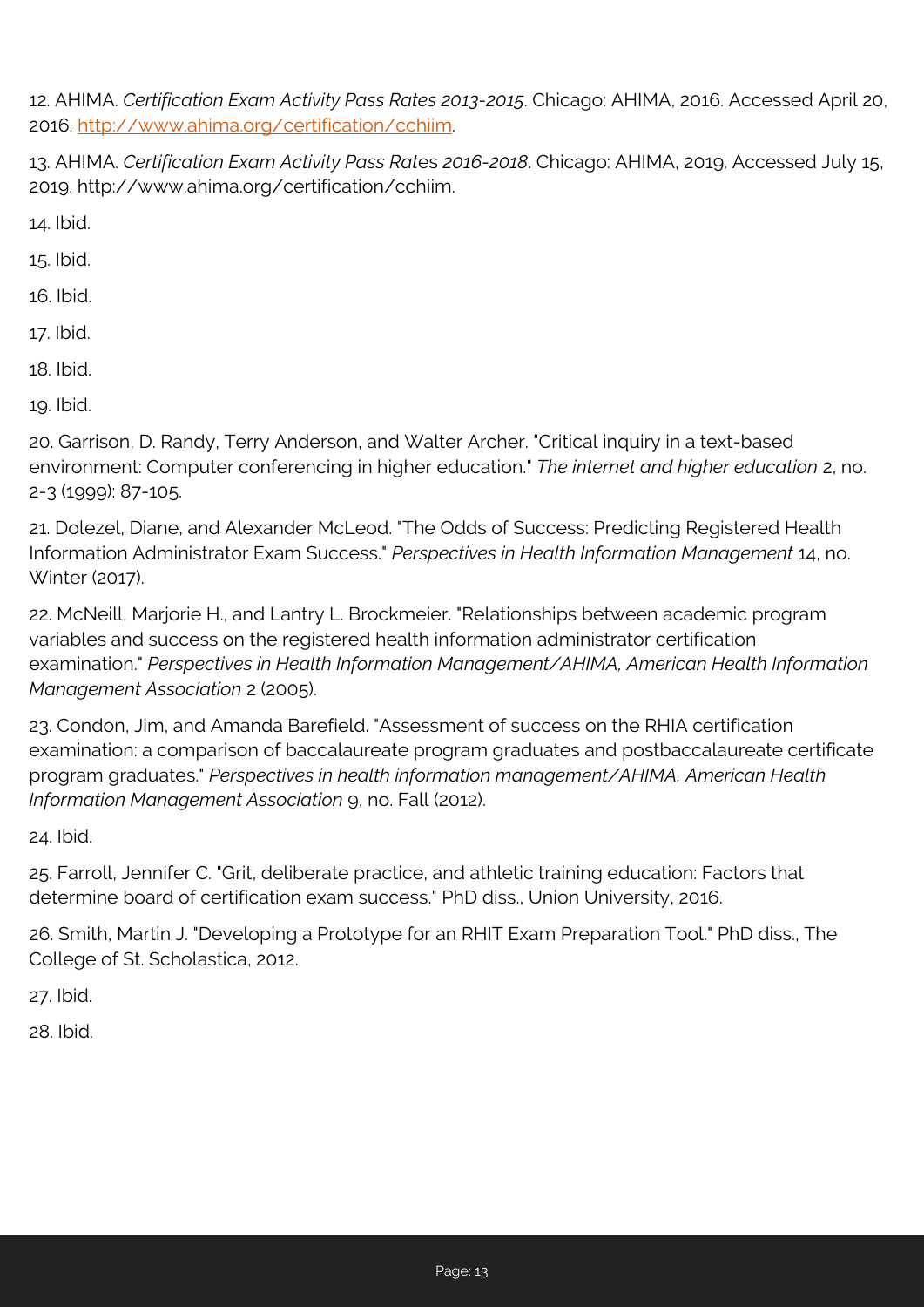29. Noblin, Alice, Amanda Walden, and Shelly C. Safian. "Value of In-Person Exam Preparation Workshops in Obtaining an AHIMA Credential." *Educational Perspectives in Health Informatics and Information Management* Fall (2015).

30. Ibid.

31. McNeill, Marjorie H. "Does administering a comprehensive examination affect pass rates on the Registered Health Information Administrator certification examination?." *Journal of allied health* 38, no. 4 (2009): 208-214.

32. Gohara, Sabry, Joseph I. Shapiro, Adam N. Jacob, Sadik A. Khuder, Robyn A. Gandy, Patricia J. Metting, Jeffrey Gold, and James Kleshinski. "Joining the conversation: Predictors of success on the United States Medical Licensing Examinations (USMLE)." *Learning Assistance Review* 16, no. 1 (2011): 11-20.

33. Gullo, Charles A., Michael J. McCarthy, Joseph I. Shapiro, and Bobby L. Miller. "Predicting medical student success on licensure exams." *Medical Science Educator* 25, no. 4 (2015): 447-453.

34. Ibid.

35. Schmitz, Travis W., and Jessica H. Bailey. "Determining Predictors of Success on the American Board of Anesthesiology Written Certification Exam." *Medical Science Educator* 24, no. 2 (2014): 195-200.

36. Schengel, Jonna K. *Predicting performance on the Physical Therapist Assistant licensure examination*. University of the Pacific, 2014.

37. Hoversten, Mary. *Predictors of success on the national certification examination for graduate nurse anesthetists*. University of South Dakota, 2011.

38. Ibid.

39. Ibid.

40. Ibid.

41. Farashah, Ali Dehghanpour, Janice Thomas, and Tomas Blomquist. "Exploring the value of project management certification in selection and recruiting." *International Journal of Project Management* 37, no. 1 (2019): 14-26.

42. Beeman, Pamela Butler, and Julie Keith Waterhouse. "NCLEX-RN performance: Predicting success on the computerized examination." *Journal of Professional Nursing* 17, no. 4 (2001): 158-165.

43. Atsawarungruangkit, Amporn. "Relationship of residency program characteristics with pass rate of the American Board of Internal Medicine certifying exam." *Medical education online* 20, no. 1 (2015): 28631.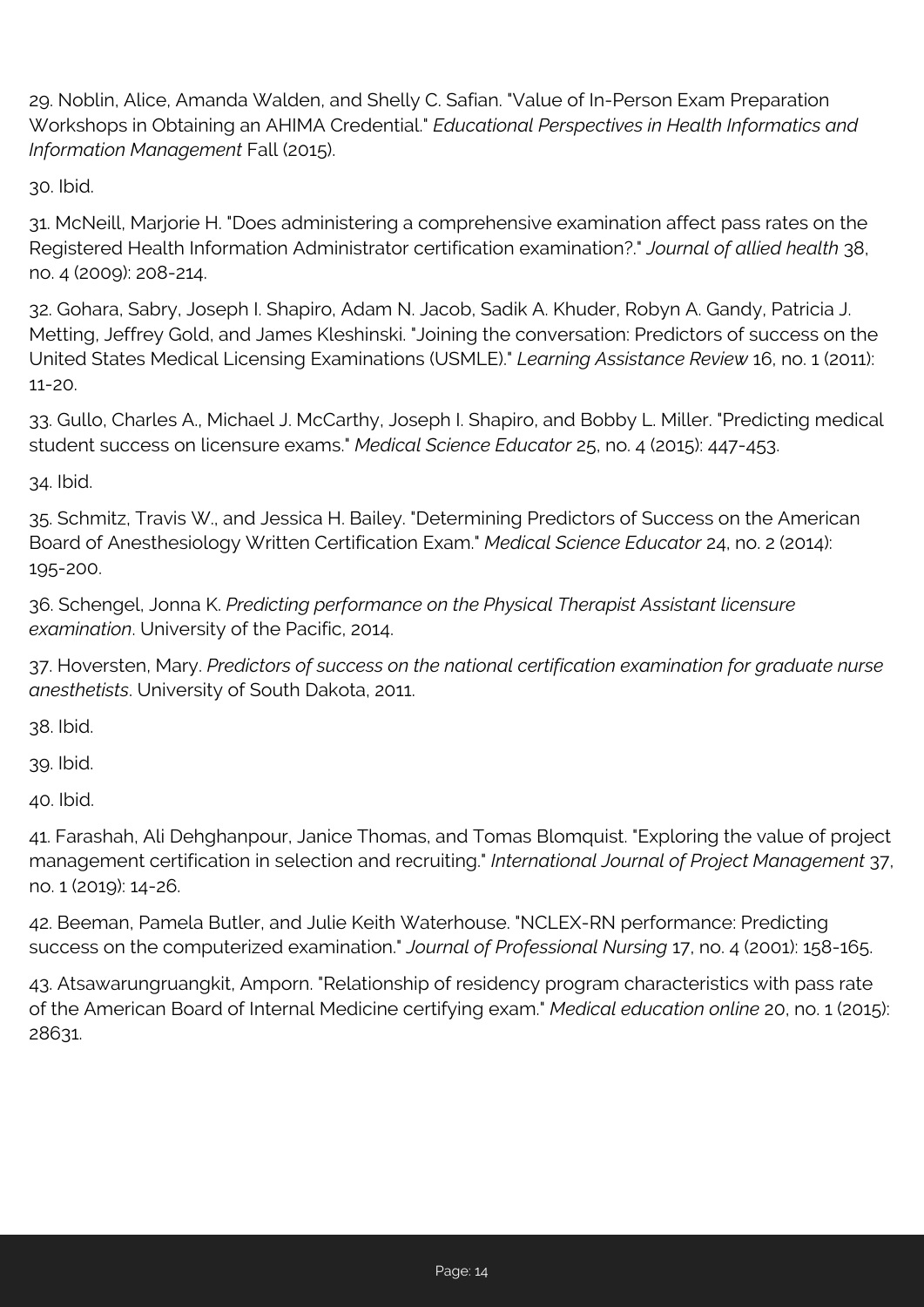44. Faubion, Debra A. "Predicting success on national certification examinations in medical

technology." (1994): 0217-0217.

45. Miro, Rebecca M. "Predictors of Success on the Prosthetics Certification Examination." (2014).

46. Beitz, Janice M. "Predictors of success on wound ostomy continence nursing certification board examinations: A regression study of academic factors." *Journal of Wound Ostomy & Continence Nursing* 39, no. 4 (2012): 377-381.

47. Chaplock, Sharon Kayne. *An exploration of virtual study groups used to prepare candidates for a professional certification exam*. Marquette University, 2011.

48. Erickson, Mary Ann. "Contributors to first-time success on the National Athletic Trainers Association Board of Certification Exam as perceived by candidate sponsors." (1999): 2417-2417.

49. Kain, Karen. "Determining characteristics that increase success on the national asthma educator certification exam." (2010).

50. Shaw, Karen Lightbody. "Credentialing Success in Respiratory Therapy Education: Revisiting Bourdieu's Concepts of Field and Capital." (2012).

51. Fernandez, Antonio R., Jonathan R. Studnek, and David C. Cone. "The Association Between Emergency Medical Technician Basic (EMTB) Exam Score, Length of EMTB Certification, and Success on the National Paramedic Certification Exam." *Academic Emergency Medicine* 16, no. 9 (2009): 881-886.

52. Jenkins, Neisa R. "Mock and National Examinations Correlations in a Health Information Associate Degree Program." PhD diss., Walden University, 2013.

53. Bedno, Sheryl A., Michele A. Soltis, James D. Mancuso, Daniel G. Burnett, and Timothy M. Mallon. "The in-service examination score as a predictor of success on the American Board of Preventive Medicine certification examination." *American Journal of Preventive Medicine* 41, no. 6 (2011): 641-644.

54. Bruce, Scott L. "Prediction modeling for graduate athletic training education programs." (2014).

55. Bruce, Scott L., Elizabeth Crawford, Gary B. Wilkerson, David Rausch, R. Barry Dale, and Martina Harris. "Prediction modeling for academic success in professional master's athletic training programs." *Athletic Training Education Journal* 11, no. 4 (2016): 194-207.

56. Novalis, Sharon D., Jill M. Cyranowski, and Cathy D. Dolhi. "Passing the NBCOT examination: Preadmission, academic, and fieldwork factors." *The Open Journal of Occupational Therapy* 5, no. 4 (2017): 9.

57. Desmarais, Linda, Margaret A. Woble-Valenski, and Eric Oestmann. "Factors influencing physical therapist assistant licensure examination success." *Journal of Physical Therapy Education* 25, no. 2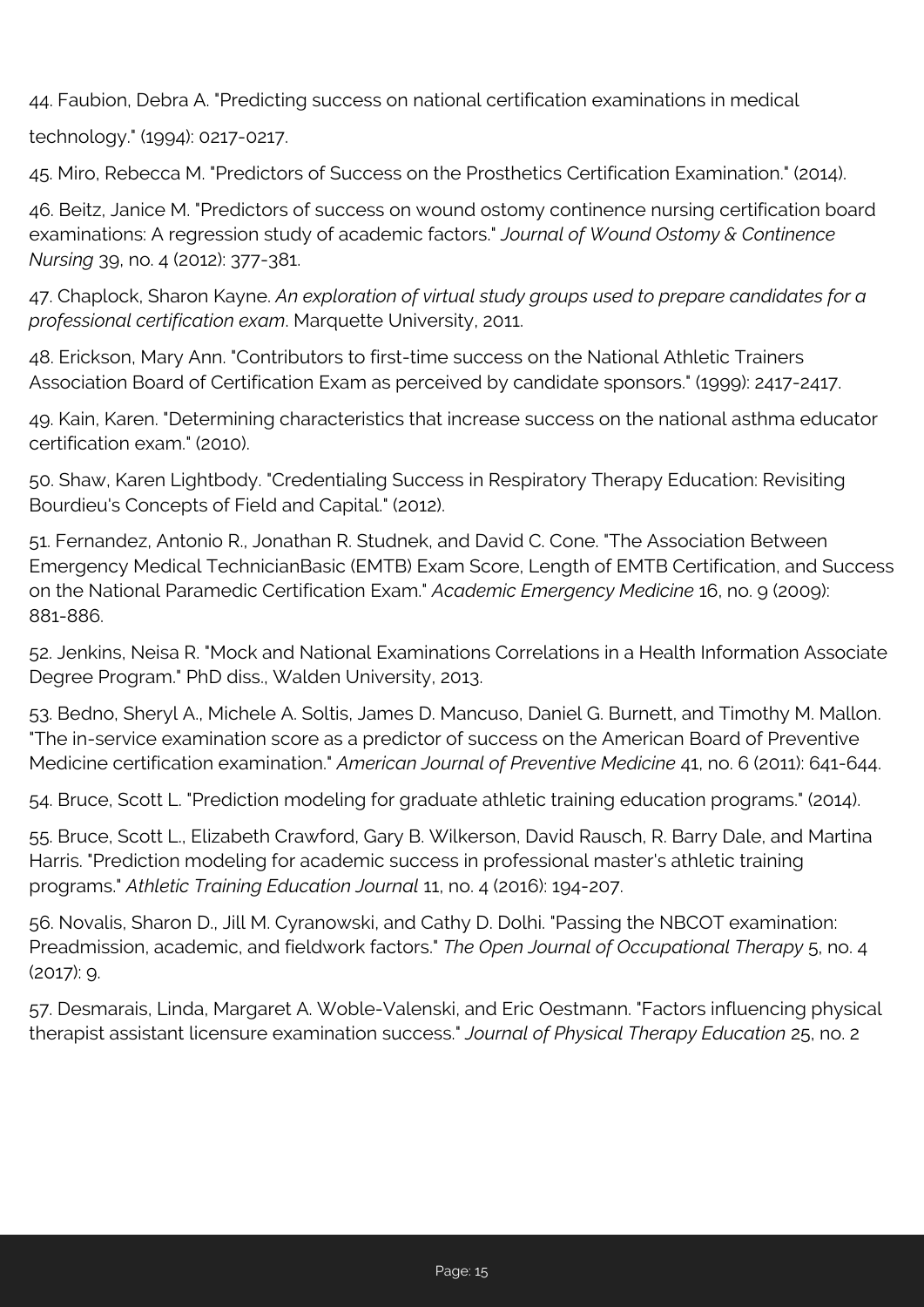(2011): 36-41.

58. Ibid.

59. Esparza, Shandra Dawn. *Predictors of success on professional credentialing examinations of athletic training undergraduates*. Walden University, 2012.

60. Krieger, Oscar H. *Cognitive Development, Motivation, and Grade Point Average as Predictors of Success on the Board of Certification Exam for Athletic Trainers*. Aurora University, 2014.

61. Middlemas, David A., James M. Manning, Linda M. Gazzillo, and John Young. "Predicting performance on the National Athletic Trainers' Association Board of Certification examination from grade point average and number of clinical hours." *Journal of Athletic Training* 36, no. 2 (2001): 136.

62. Ibid.

63. PLoS Medicine Editors. "Best practice in systematic reviews: the importance of protocols and registration." *PLoS Med* 8, no. 2 (2011): e1001009.

64. Moher, David, Alessandro Liberati, and Douglas G Altman. "Preferred Reporting Items for Systematic Reviews and Meta-Analyses: The PRISMA Statement." *Annals of Internal Medicine* 151, no. 4 (2009): 264

65. Nagendrababu, V., H. F. Duncan, I. Tsesis, C. Sathorn, S. J. Pulikkotil, L. Dharmarajan, and P. M. H. Dummer. "PRISMA for abstracts: best practice for reporting abstracts of systematic reviews in Endodontology." *International endodontic journal* 52, no. 8 (2019): 1096-1107.

66. Garrard, Judith. *Health sciences literature review made easy*. Jones & Bartlett Learning, 2016.

67. Ibid.

68. Ibid.

69. Ibid.

70. Ibid.

71. Ibid.

72. Ibid.